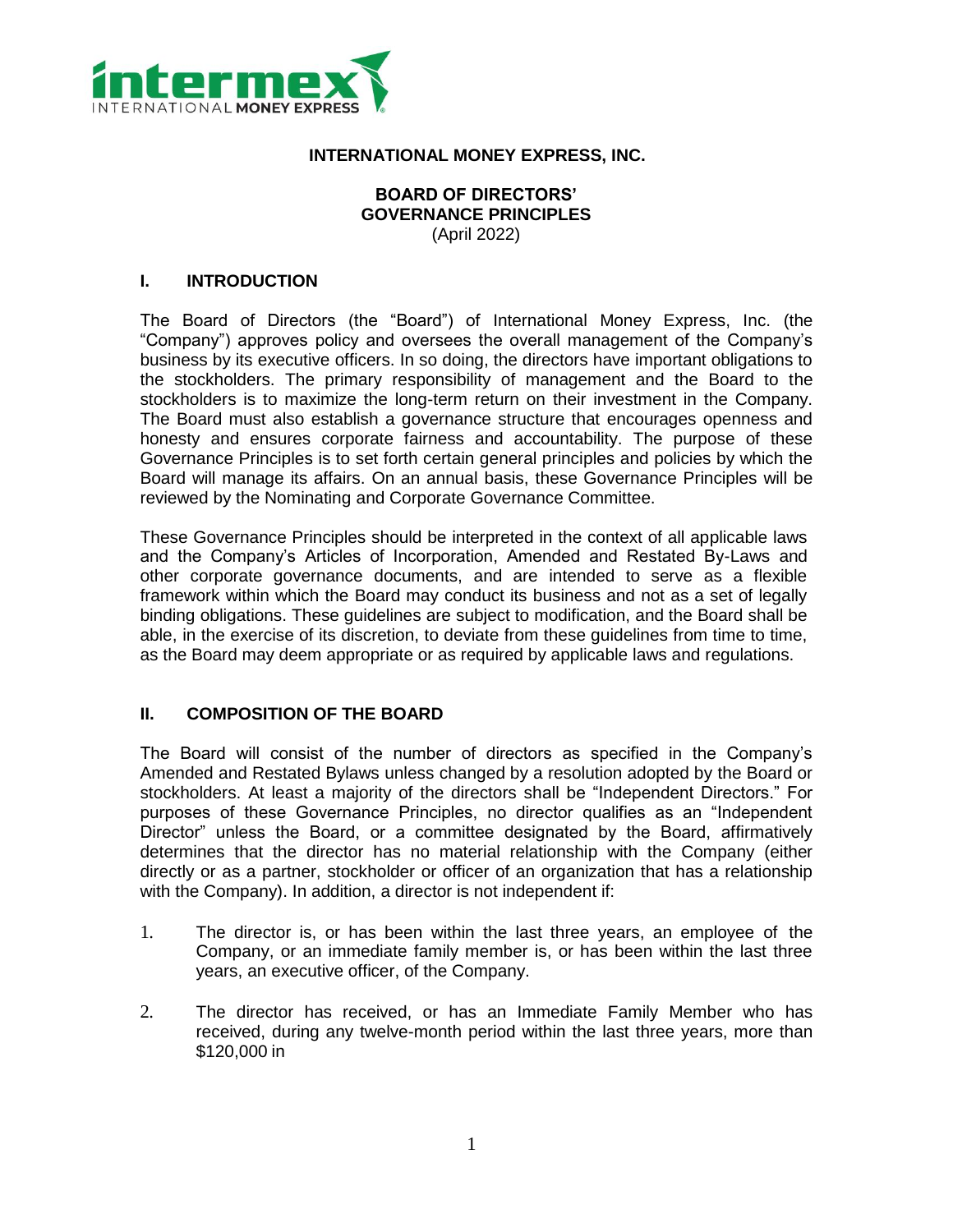

direct compensation from the Company, other than director and committee fees and pension or other forms of deferred compensation for prior service (provided such compensation is not contingent in any way on continued service).

- 3. The director is a current partner or employee of a firm that is the Company's internal or external auditor, the director has an Immediate Family Member who is a current partner of such a firm; the director has an Immediate Family Member who is a current employee of such firm and personally works on the Company's audit; or the director or an Immediate Family Member was within the last three years a partner or employee of such a firm and personally worked on the Company's audit within that time.
- 4. The director or an Immediate Family Member is, or has been within the last three years, employed as an executive officer of another company where any of the Company's present executive officers at the same time serves or served on that company's compensation committee.
- 5. The director is a current employee, or an Immediate Family Member is a current executive officer, of a company that has made payments to, or received payments from, the Company for property or services in an amount which, in any of the last three fiscal years, exceeds the greater of \$1 million, or 2% of such other company's consolidated gross revenues.

For purposes of these Governance Principles, the term "Immediate Family Member" includes a person's spouse, parents, children, siblings, mothers and fathers-in-law, sons and daughters-in-law, brothers and sisters-in-law, and anyone (other than domestic employees) who shares such person's home.

In addition to the requirements set forth above, any director who sits on the Audit Committee will not be considered independent if he or she:

- 1. Accepts directly or indirectly any consulting, advisory, or other compensatory fee from the Company or any subsidiary thereof, provided that compensatory fees do not include the receipt of fixed amounts of compensation under a retirement plan (including deferred compensation) for prior service with the Company (provided that such compensation is not contingent in any way on continued service); or
- 2. Is an affiliated person of the Company or any subsidiary thereof.

For purposes of these Governance Principles, the term "affiliated person" with a specified person means a person that directly or indirectly through one or more intermediaries, controls or is controlled by, or is under common control with the person specified.

In addition to the requirements set forth above, in affirmatively determining the independence of any director who will serve on the Compensation Committee, the Board, or a committee designated by the Board, must consider all factors specifically relevant to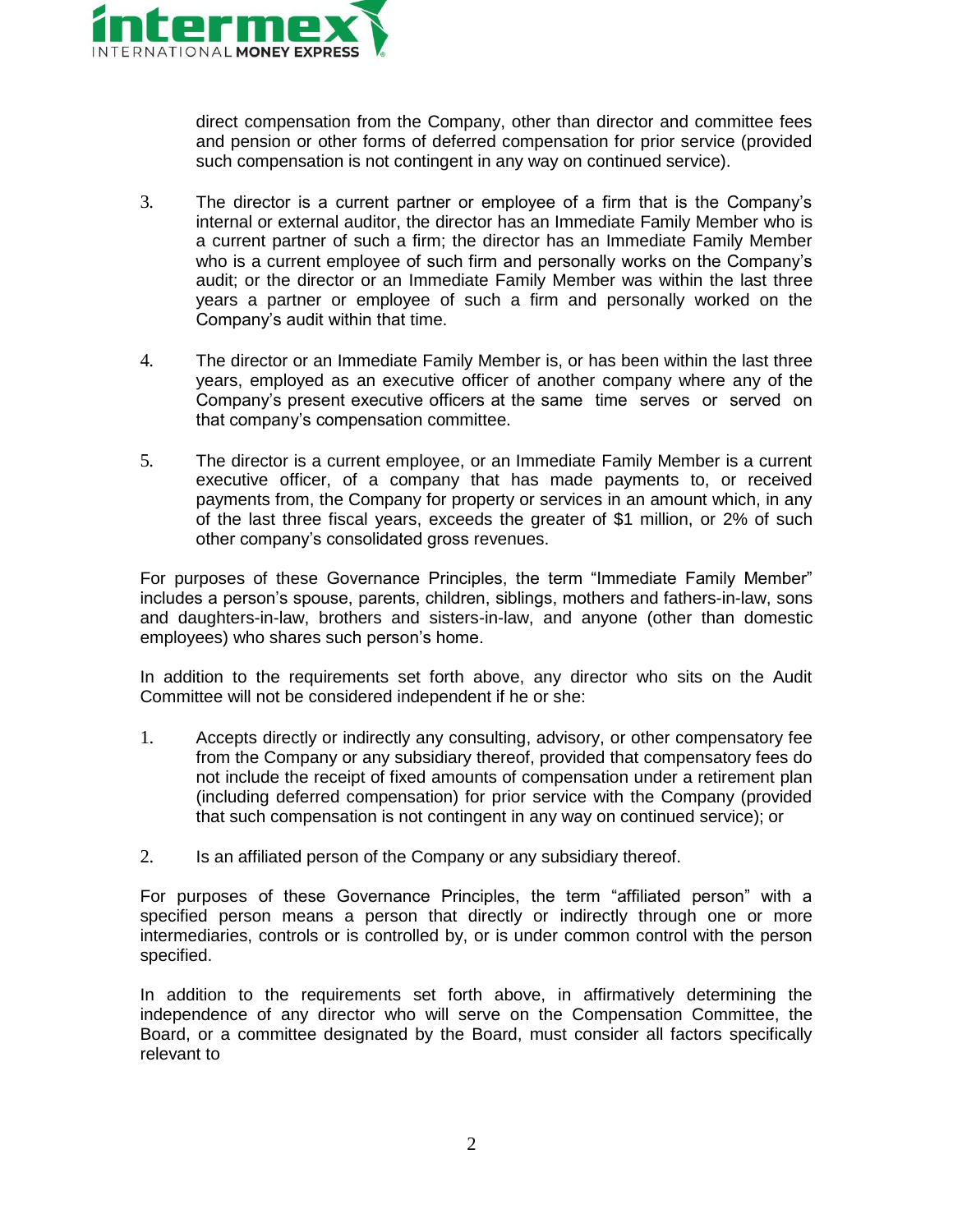

determining whether a director has a relationship to the Company which is material to that director's ability to be independent from management in connection with the duties of a Compensation Committee member, including, but not limited to:

- 1. The source of compensation of such director, including any consulting, advisory or other compensatory fee paid by the listed company to such director (including whether the director receives compensation from any person or entity that would impair his or her ability to make independent judgments about the Company's executive compensation); and
- 2. Whether such director is affiliated with the Company, a subsidiary of the Company or an affiliate of a subsidiary of the Company (including whether any such affiliate relationship places the director under the direct or indirect control of the Company or its senior management, or creates a direct relationship between the director and members of senior management, in each case of a nature that would impair his or her ability to make independent judgments about the Company's executive compensation).

Additional criteria for serving as a director may be established by the Nominating and Corporate Governance Committee, and additional requirements may be established to serve on Board committees. To the extent that director independence standards of the Nasdaq Stock Exchange (or other principle trading market on which the Company's equity securities are listed for trading) requires for continued listing stricter standards of independence, then such stricter standards shall be applied by the Board.

Each director must inform the Board of any material changes in his or her circumstances or relationships that may affect his or her designation by the Board as "independent."

Directors must be willing to devote sufficient time to carrying out their duties and responsibilities effectively and should be committed to serve on the Board for an extended period of time. While the Board acknowledges the value in having directors with significant experience in other businesses and activities, it also understands that effective service requires substantial commitment. Consequently, although the Board has not established specific guidelines regarding a director's non-Intermex activities, it will take the nature and extent of those activities into account in nomination and renomination considerations.

Additional criteria for serving as a director may be established by the Nominating and Corporate Governance Committee, and additional requirements may be established to serve on Board committees.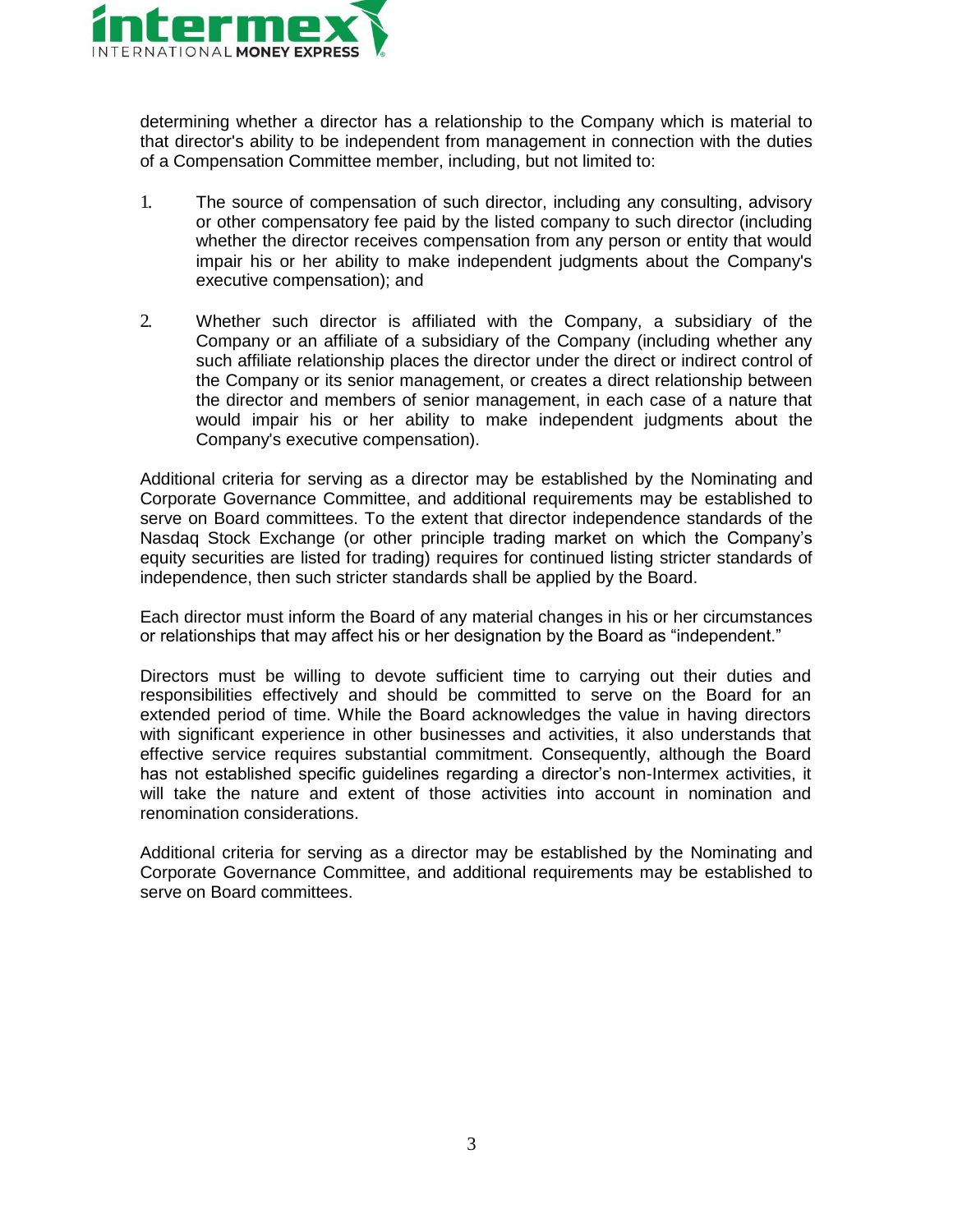

### **A. Mandatory Retirement/Resignation**

Unless otherwise determined by the Board, employee directors will retire from the Board coincident with their retirement as employees. Nonemployee directors will tender a written offer to resign from the Board after a material change in that director's full-time position or responsibilities.

## **III. ROLE, AUTHORITY, DUTIES AND RESPONSIBILITIES**

The Board, which is elected by the stockholders, is the ultimate decision-making body of the Company except with respect to matters reserved to the stockholders. The Board selects the senior management team, which is charged with the day-to-day conduct of the Company's business.

In fulfilling its obligations, the Board shall have the right, authority, duty and responsibility to, among other things:

- 1. Review and approve long-range Company plans;
- 2. Review and approve the Company's annual operating and capital budgets;
- 3. Monitor the Company's performance against its long-range plans and budgets and the financial and operating results of the Company;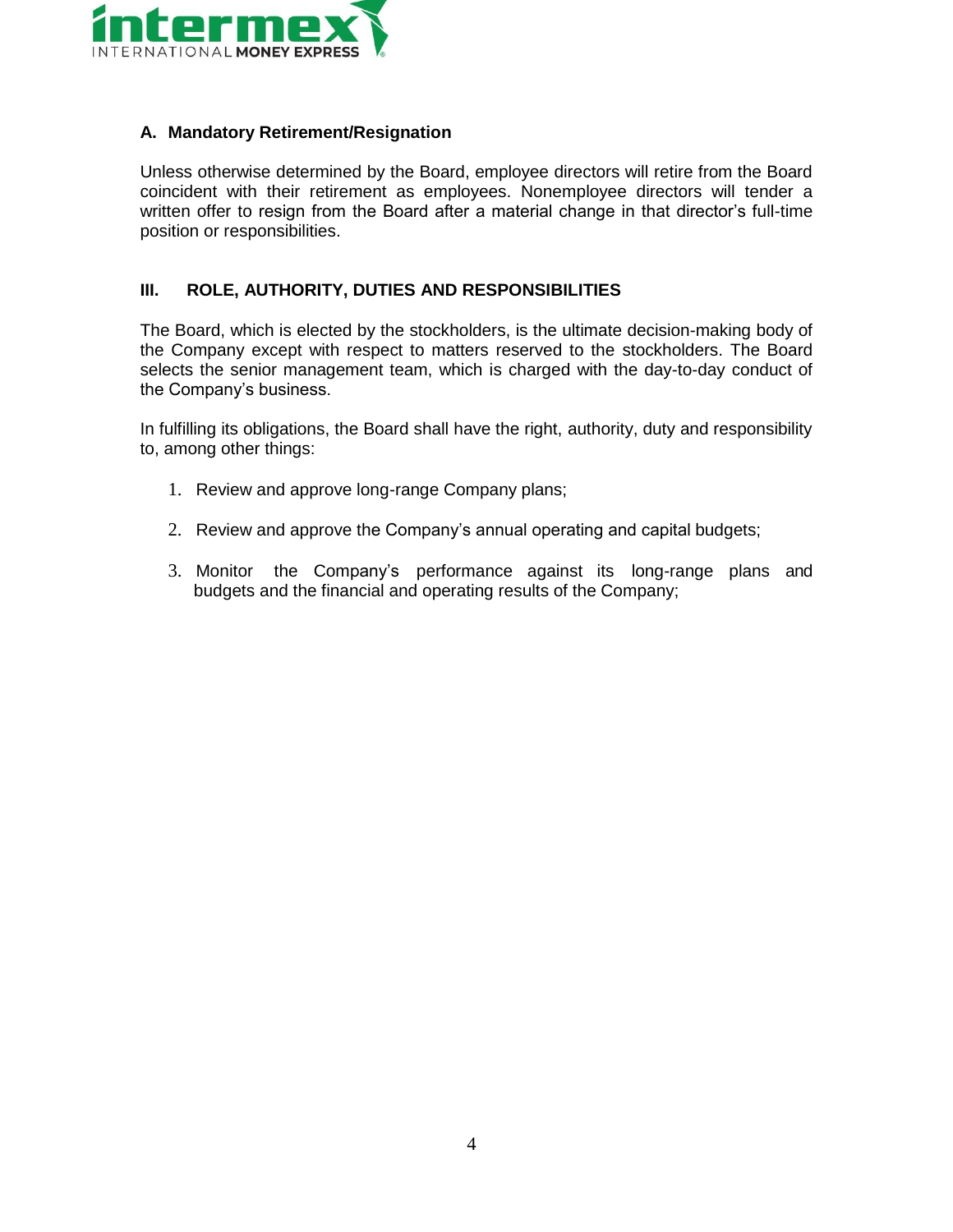

- 4. Approve significant transactions and amendments to material contracts of the Company and its affiliates;
- 5. Monitor actions relating to the selection and evaluation of the performance of senior management, including the Chief Executive Officer and taking appropriate action, including removal, when warranted;
- 6. Monitor actions regarding succession plans and management development programs for members of senior management, including the Chief Executive Officer;
- 7. Review Audit Committee recommendations and monitor actions related to the adoption of policies relating to the integrity of the Company's financial statements, internal controls over financial reporting, disclosure controls and procedures, and other accounting, reporting and financial practices of the Company, including compliance with applicable laws and regulations and reviewing the adequacy of compliance systems;
- 8. Review Nominating and Corporate Governance Committee recommendations and monitor actions regarding matters of corporate governance;
- 9. Review Compensation Committee recommendations and monitor actions regarding compensation;
- 10. Review Finance and Mergers and Acquisition Committee recommendations and monitor actions regarding finance and mergers and acquisitions activity, and
- 11. Assess and monitor major enterprise risks affecting the Company and steps to manage or mitigate such risks.

## **IV. BOARD COMMITTEES**

The Board has established the following standing Board committees:

- Audit Committee
- Compensation Committee
- Nominating and Corporate Governance Committee

Each standing committee must have a charter approved by such committee and the Board and appoint a Chair, that will lead the Committee's agenda.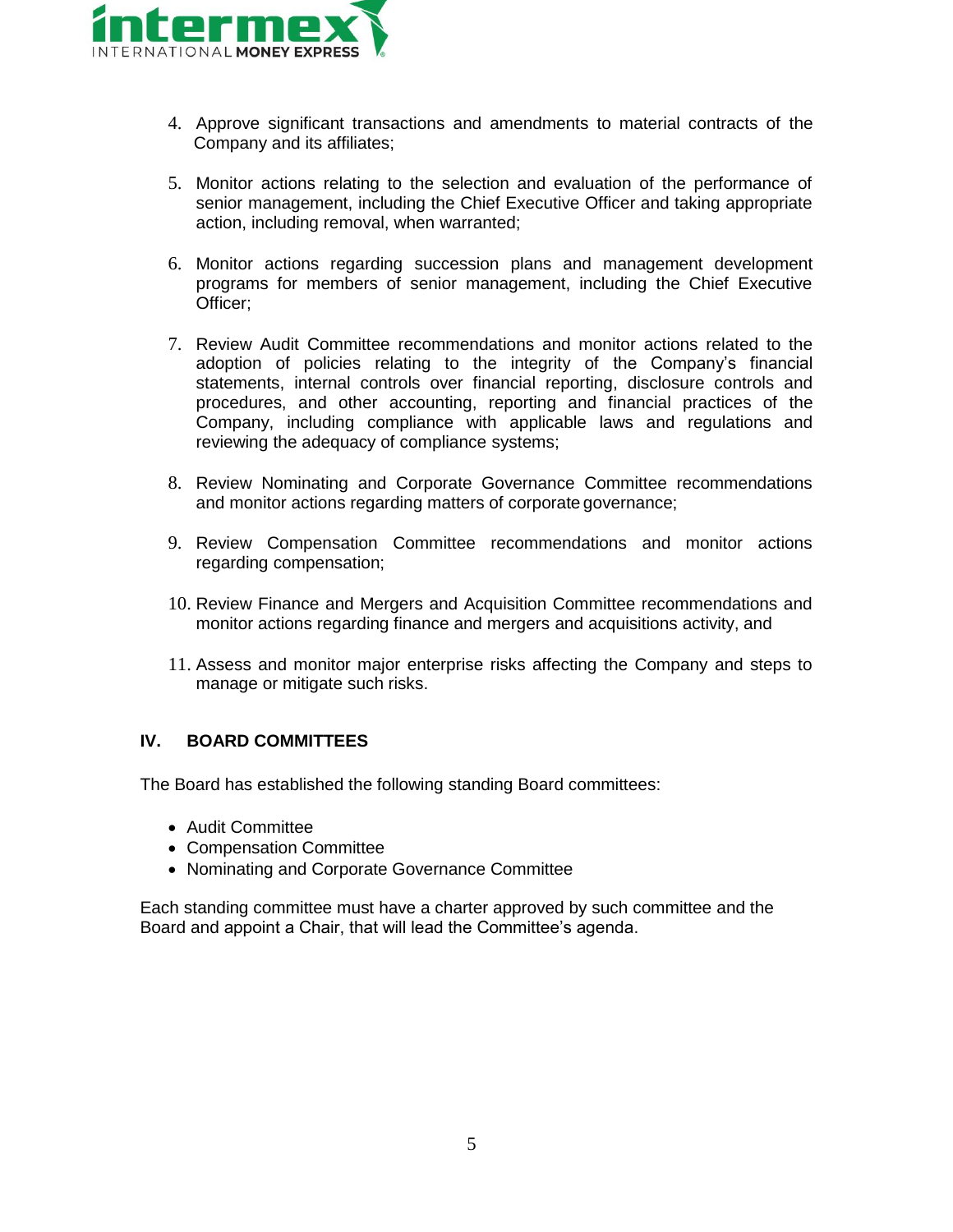

From time to time, the Board may establish such other committees as determined by the Board as maybe necessary.

Materials related to agenda items should be provided to the committee members in advance of the meeting to allow the members to prepare for discussion of the materials at the meeting.

## **V. CHAIR OF THE BOARD OF DIRECTORS**

The Board will elect a director as Chair of the Board. The role of the Chair will be:

- Chair all meetings of the Board in a manner that utilizes the time of the Board effectively and that takes full advantage of the expertise and experience that each director has to offer;
- In collaboration with the Chief Executive Officer, establish an agenda for each Board meeting that covers all matters that should come before the Board in the proper exercise of its duties; and
- Facilitate and encourage constructive and useful communication between management and the Board.

## **VI. LEAD INDEPENDENT DIRECTOR**

The independent directors shall annually appoint an independent director to serve as Lead Independent Director for a one-year term when the positions of Chairman and Chief Executive Officer are combined or a relationship between the persons holding such positions makes such appointment advisable in the discretion of the Board. The Lead Independent Director will preside at any meeting of the Board at which the Chairman is not present, including at executive sessions for independent directors, at meetings or portions of meetings on topics where the Chairman or the Board raises a possible conflict, and when requested by the Chairman. The Lead Independent Director may call meetings of the independent directors, at such time and place as the Lead Independent Director determines. The Lead Independent Director shall be responsible for facilitating communication between management and the Board and will perform such other functions as the Board may direct.

#### **VII. FUNCTIONING OF THE BOARD**

#### **A. Regular Meetings**

The Board will meet in person at least four times a year. Additional sessions and special meetings may be held from time to time as appropriate.

A schedule of regular Board meetings for each calendar year for consideration by the Board will be provided to the Board.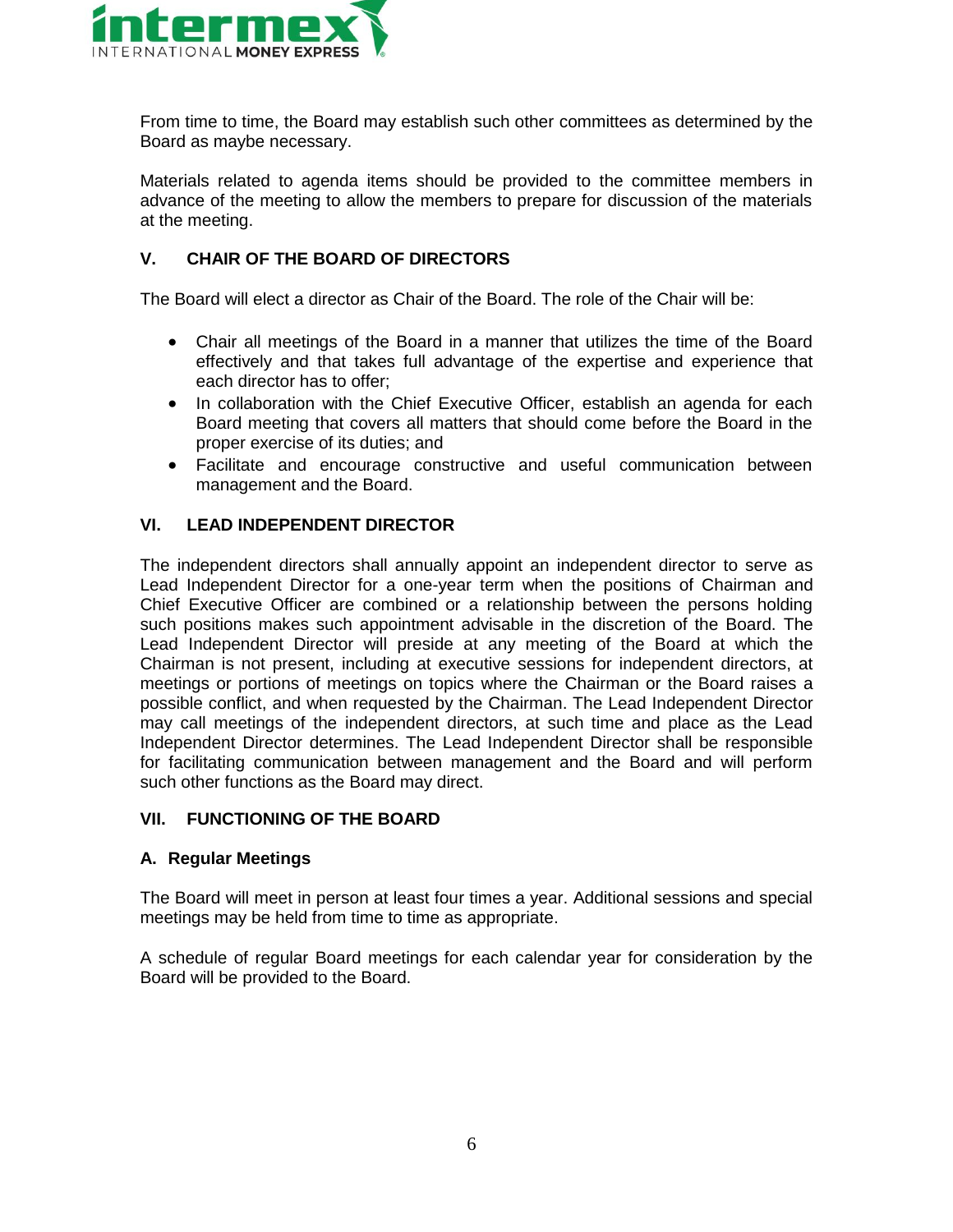

## **B. Executive Sessions**

Executive sessions of the independent directors without the participation of nonindependent directors will be held as necessary during scheduled Board meetings and as often as necessary to fulfill their responsibilities.

### **C. Board Materials**

The agenda for each regular meeting and Board materials related to the agenda items will generally be provided to directors five days in advance, or such other timeframe to allow directors to prepare for discussion of the materials at the meeting. All directors are free to suggest items for a Board agenda and to raise items for consideration at any meeting which are not on the agenda for that meeting.

Directors will also routinely receive financial statements, press releases, analysts' reports and other information designed to keep them informed about the Company, its business, performance and prospects.

### **D. Minutes**

The Secretary of the Company or such other person appointed by the Board will prepare the minutes of each meeting of the Board and send them to all directors for review.

#### **E. Access to Senior Management; Experts**

Directors have complete access to the management of the Company and the Company's outside advisors, including counsel and auditors. Directors will use judgment to assure that contact is not distracting to the business operation of the Company and that the Chief Executive Officer is advised, as appropriate, of any such contact. The Board may retain outside advisors, including counsel, to assist it in fulfilling its duties.

#### **F. Attendance of Non-Directors**

The Chair or Chief Executive Officer may invite senior management to attend specific Board meetings to provide insight or assistance on particular matters.

#### **VIII. BOARD EVALUATION**

The Board should conduct a self-evaluation at least annually to determine whether it and its committees are functioning effectively. The Nominating and Corporate Governance Committee will administer the evaluation process and prepare a report on the results thereof for consideration by the full Board.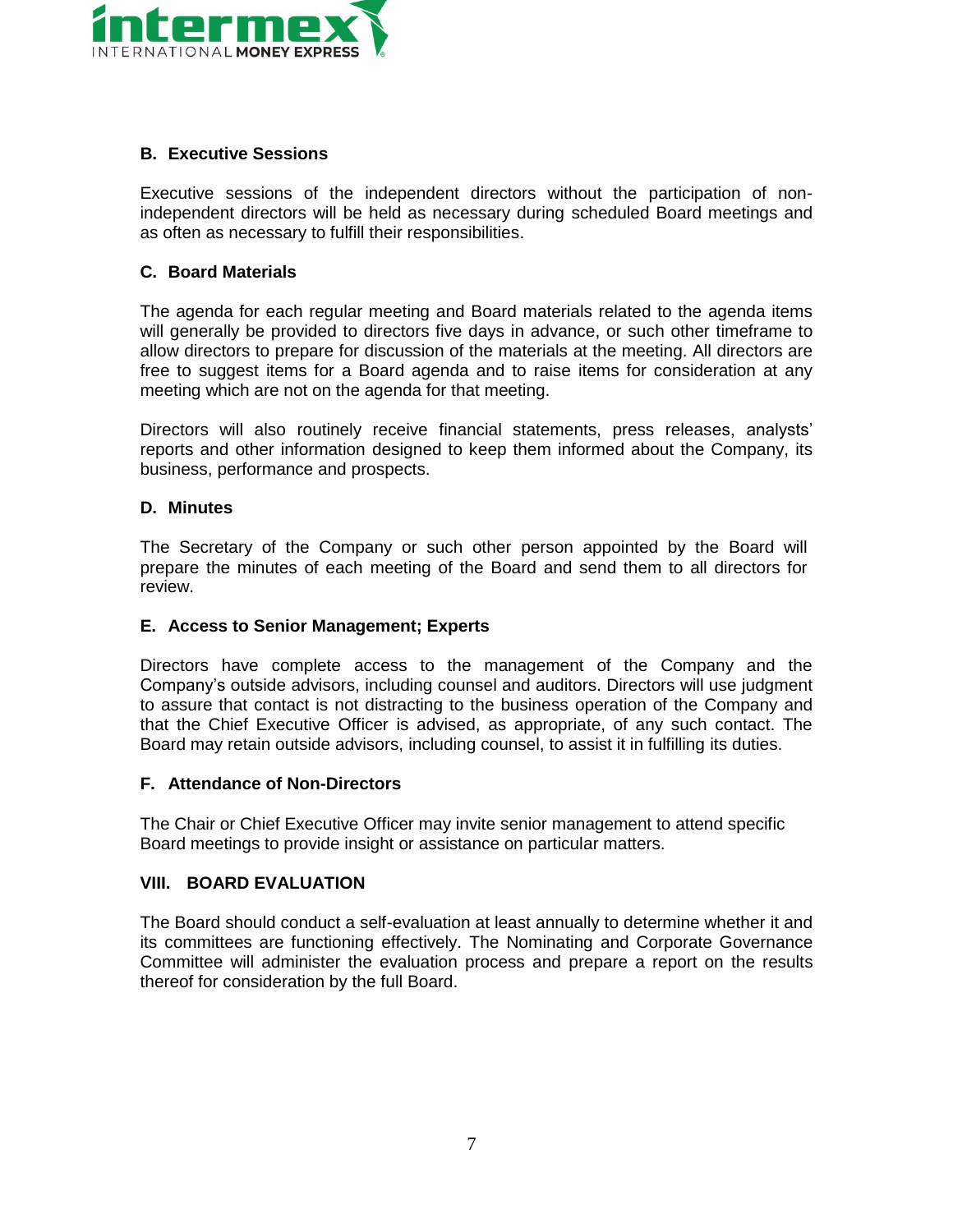

# **IX. DIRECTOR MATTERS**

## **A. New Director Orientation**

New directors will be provided an orientation to familiarize them with the Company and its operations and its principles of corporate governance.

## **B. Continuing Education**

Directors are encouraged to attend at least one course of continuing education each year on the duties and responsibilities of directors accredited by Institutional Stockholder Services (ISS), or another body approved by the Nominating and Corporate Governance Committee. The costs of such continuing education will be borne by the Company.

## **C. Compensation**

Employee directors will not receive compensation as directors. Non-employee independent directors will receive compensation as recommended by the Compensation Committee and approved by the Board.

### **D. Director Attendance**

Each director is expected to attend all meetings of the Board and of each committee of which the director is a member. The Board recognizes that occasionally meetings may need to be scheduled on short notice and that conflicts may arise from time to time that will prevent a director from attending a meeting. However, each director will make every reasonable effort to keep such absences to a minimum.

#### **E. Interaction with Investors, Lenders, the Press, and Other Constituencies**

The Board believes that the Chief Executive Officer, the Chief Financial Officer, the Chief Operating Officer, the Chief Revenue Officer, the General Counsel, and the investor relations professionals should speak for the Company. Individual directors may, from time to time, receive requests for comment from various constituencies who are involved with the Company. The directors should refer all inquiries to the Chief Executive Officer, Chief Financial Officer and the General Counsel.

# **X. CONFLICTS OF INTEREST; CODE OF CONDUCT**

The Board has adopted a Code of Business Conduct and Ethics, effective July 26, 2018, which includes the Company's policy on conflicts of interest and which will be reviewed at least annually by the Nominating and Corporate Governance Committee. Violations and proposed waivers of the Code of Business Conduct and Ethics must be reported to the Secretary, who is responsible for reporting them to the Board's independent directors or another committee of the Board which is composed of independent directors, and any